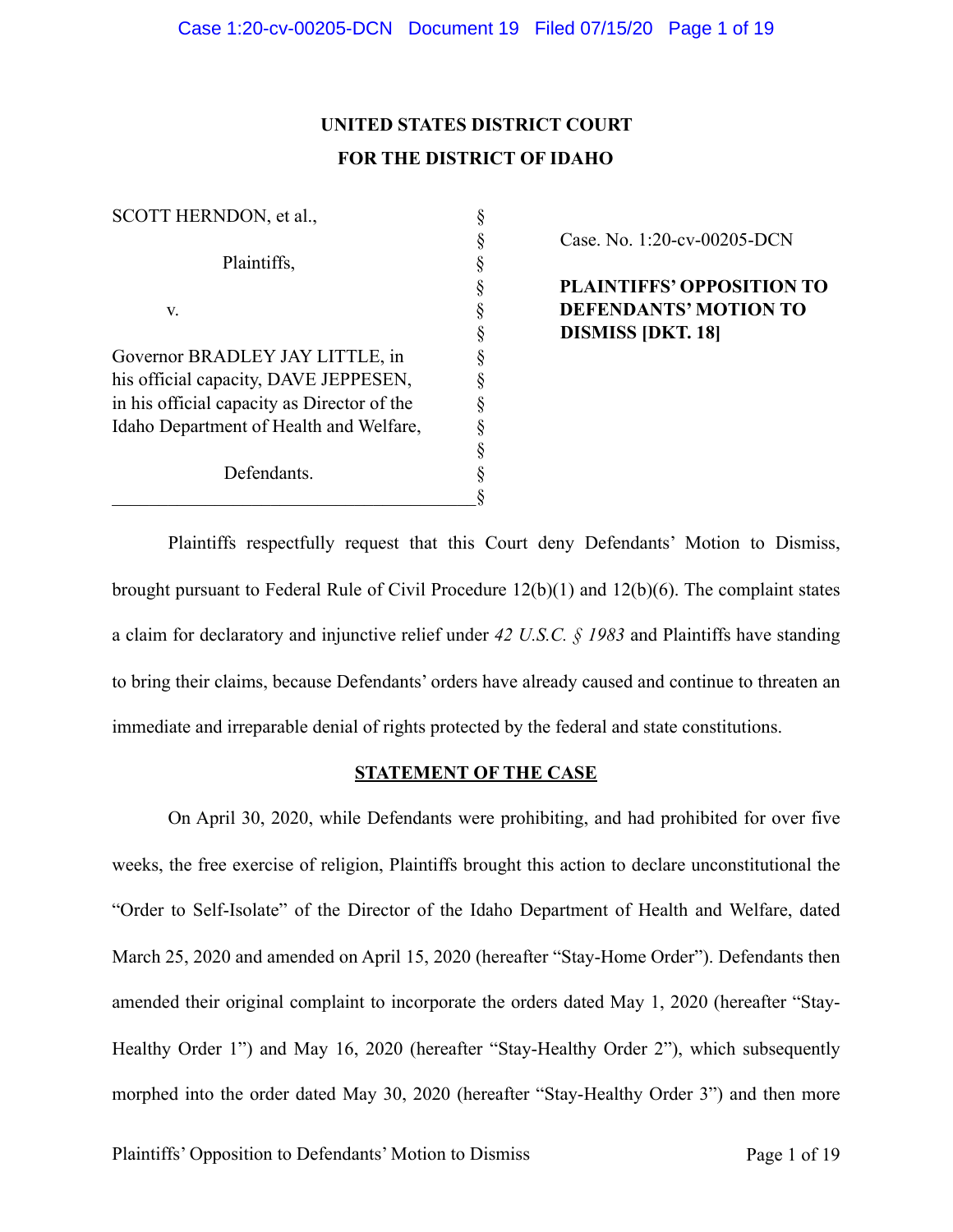#### Case 1:20-cv-00205-DCN Document 19 Filed 07/15/20 Page 2 of 19

recently into the order dated June 13, 2020 (hereafter "Stay-Healthy Order 4"). Plaintiffs brought this action to stop Governor Little and Director Jeppesen from violating their rights under the First, Fifth, and Fourteenth Amendments of the United States Constitution; the Religious Land Use and Institutionalized Persons Act; Articles 1 and 21 of the Idaho Constitution; and the Idaho Religious Freedom Restoration Act.

 Plaintiffs seek a judgment that these provisions of the Stay-Home Order and the several Stay-Healthy Orders, above, are unconstitutional and have violated Plaintiffs' constitutional rights, and that Defendants, who purport to reserve in the Stay-Healthy Orders 1-4 the right to "rescind[], supersede[], or amend[]" the same, be restrained and enjoined from reverting to and enforcing these provisions in the future.

 Defendants' orders and actions are a moving target – always changing. According to the Defendants, changes are "based on evidence of a reduction of severe cases of COVID-19 within the state of Idaho; as well as, the advice and input of state epidemiologists, public health experts, and guidelines provided by the Centers for Diseases Control and Prevention ("CDC") and the White House." See Exhibit A, Idaho Rebounds Stage 4 - State of Idaho Stay Healthy Guidelines.

 Defendants specifically claim the power to return to more draconian measures such as those imposed under the Stay-Home Order and the Stay-Healthy Order 1: "As the situation changes and more information is available, the Governor and public health officials can issue new orders and directives as needed." See Dkt. 8, ¶ 50, pages 8 & 9.

 Indeed, although the Stay-Healthy Order 4 was prospectively to end on June 26, 2020 (see the order's header), it is now effective until at least July 24, 2020 according to the Defendants' website [\(https://rebound.idaho.gov/stages-of-reopening/,](https://rebound.idaho.gov/stages-of-reopening/) accessed on July 10, 2020),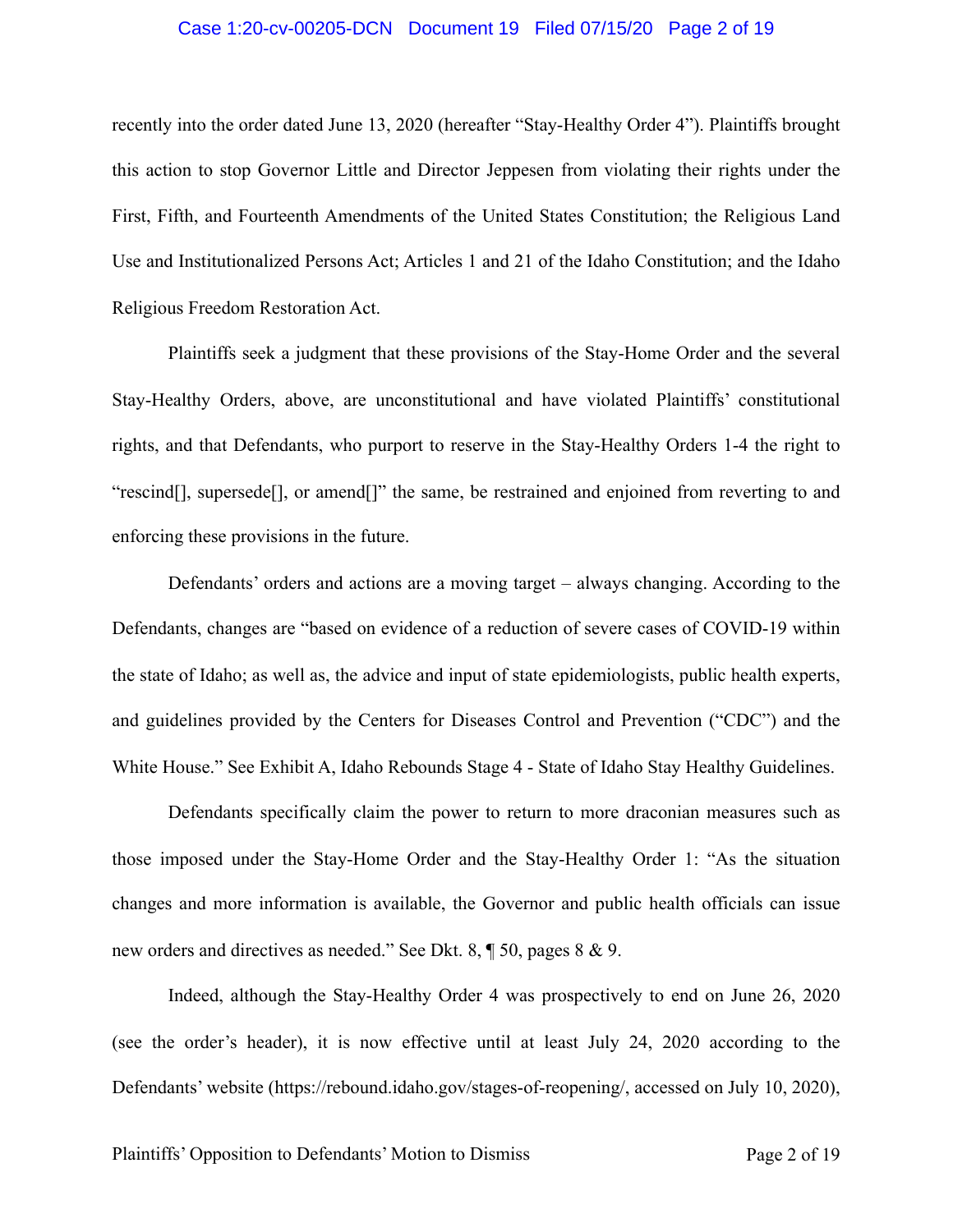#### Case 1:20-cv-00205-DCN Document 19 Filed 07/15/20 Page 3 of 19

while the text of the order itself has no end date. Per the same website, Ada County, Idaho (where Plaintiff Martin resides) regressed from Stage 4 back to a "modified Stage 3," thus demonstrating that at any time Defendants can and will reimpose the terms of any prior order. Moreover, this "modified Stage 3" appears to be based upon the Defendants' stage-3 *guidelines*, not the Stay-Home Order 3 (the actual order), adding to the confusion and chilling effect. Said more succinctly, Defendants assert the authority, and are in fact exercising the power, to continually change the facts for the purpose of preventing judicial review of their Orders and chilling the free exercise of religion.

# **ARGUMENT AND AUTHORITY**

## **I. Standards for Dismissal**

Although Defendants make much ado about the merits of Plaintiffs claims,

"It is firmly established in our cases that the absence of a valid (as opposed to arguable) cause of action does not implicate subject-matter jurisdiction, *i.e.*, the courts' statutory or constitutional power to adjudicate the case. See generally 5A Charles Alan Wright & Arthur R. Miller, Federal Practice and Procedure § 1350, p. 196, n. 8 and cases cited (2d ed.1990). As we stated in *Bell v. Hood*, 327 U.S. 678, 682, 66 S.Ct. 773, 776, 90 L.Ed. 939 (1946), '[j]urisdiction ... is not defeated ... by the possibility that the averments might fail to state a cause of action on which petitioners could actually recover.' Rather, the district court has jurisdiction if 'the right of the petitioners to recover under their complaint will be sustained if the Constitution and laws of the United States are given one construction and will be defeated if they are given another,' *id.*, at 685, 66." *Steel Co. v. Citizens for a Better Env't*, 523 U.S. 83, 89–90 (1998). "Dismissal for lack of subject-matter jurisdiction because of the inadequacy of the federal claim is proper only when the claim is 'so insubstantial, implausible, foreclosed by prior decisions of this Court, or otherwise completely devoid of merit as not to involve a federal controversy.'" *Ibid*., quoting *Oneida Indian Nation of N.Y. v. County of Oneida*, 414 U.S. 661, 666 (1974).

*Steel Co. v. Citizens for a Better Environment,* 523 U.S. 83, 89 (1998) (held: on appeal of 12(b)

(1) and 12(b)(6) motions, standing not found because the relief sought would not redress the

Plaintiffs' Opposition to Defendants' Motion to Dismiss Page 3 of 19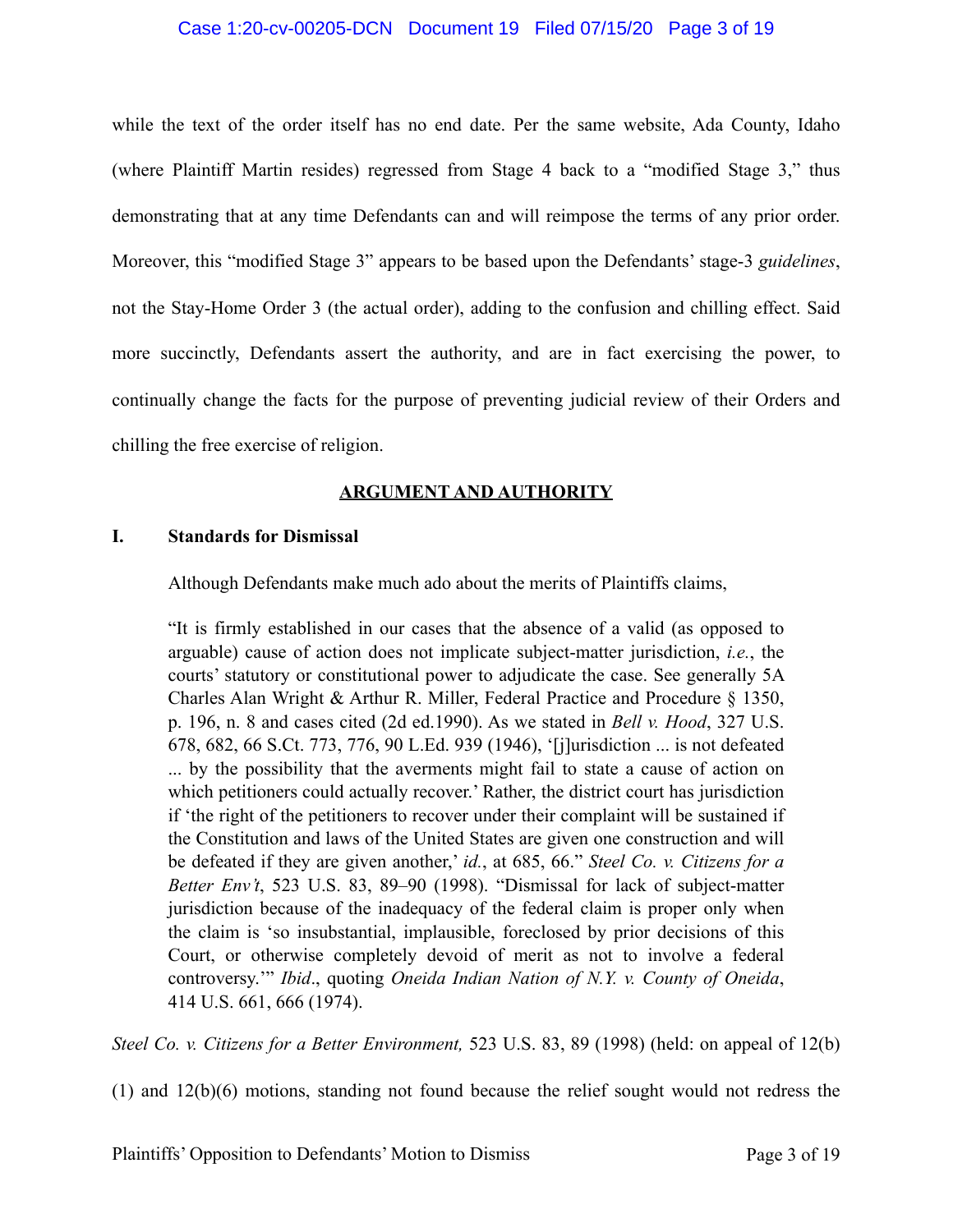#### Case 1:20-cv-00205-DCN Document 19 Filed 07/15/20 Page 4 of 19

alleged harm). Rule  $12(b)(6)$  motions are disfavored in the law, and a court will rarely encounter circumstances that justify granting them. *Mahone v. Addicks Utility District of Harris County*, 836 F.2d 921, 926 (5th Cir. 1988). A court may dismiss a claim only when it is clear that no relief can be granted under any set of facts that could be proved consistent with the allegations found in the complaint. *Hishon v. King & Spalding*, 467 U.S. 69, 73 (1984). "Dismissal is improper unless 'it appears beyond doubt that the plaintiff can prove no set of facts in support of his claim which would entitle him to relief.' " *Love v. United States*, 915 F.2d 1242, 1245 (9th Cir. 1989) (quoting *Gibson v. United States*, 781 F.2d 1334, 1337 (9th Cir. 1986)).

 Otherwise said, a motion to dismiss should not be granted unless "it appears beyond doubt that [Plaintiffs] can prove no set of facts in support of [their] claim[s] which would entitle [them] to relief." *Painters & Allied Trades Dist. Council 82 Health Care Fund v. Takeda Pharm. Co. Ltd.*, 943 F.3d 1243, 1248 (9th Cir. 2019), cert. denied sub nom. *Takeda Pharm. v. Painters & Allied Trades*, No. 19-1069, 2020 WL 3038299 (U.S. June 8, 2020), and cert. denied sub nom. *Takeda Pharm. v. Painters & Allied Trades*, No. 19-1069, 2020 WL 3038299 (U.S. June 8, 2020) (internal quotation marks omitted). But moreover, the claimant is not required to set out in detail the facts upon which the claim is based; rather, the Rules require that the claim simply give the defendant "fair notice." *Leatherman v. Tarrant Co. Narcotics Intelligence & Coordination*, 507 U.S. 163, 168 (1993).

 A claim may be dismissed under Rule 12(b)(6) only if "it appears beyond doubt that the plaintiff can prove no set of facts in support of his claim which would entitle him to relief." *Navarro v. Block*, 250 F.3d 729, 732 (9th Cir. 2001) quoting *Conley v. Gibson*, 355 U.S. 41, 45– 46 (1957); *Cahill v. Liberty Mut. Ins. Co.*, 80 F.3d 336, 338 (9th Cir. 1996). "In deciding such a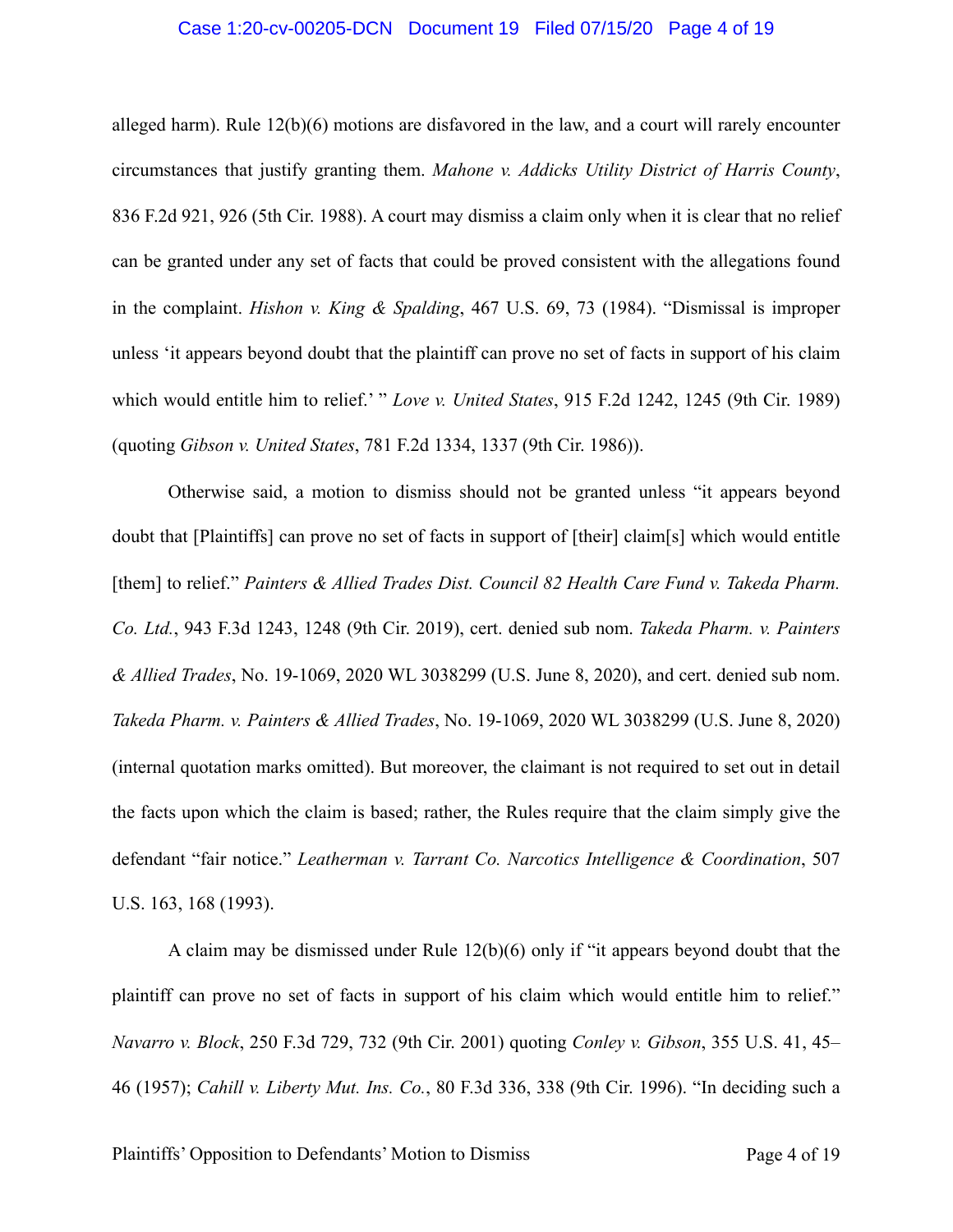#### Case 1:20-cv-00205-DCN Document 19 Filed 07/15/20 Page 5 of 19

motion, all material allegations of the complaint are accepted as true, as well as all reasonable inferences to be drawn from them." *Ibid*., quoting *Cahill*, 80 F.3d at 338. "Dismissal is proper only where there is no cognizable legal theory or an absence of sufficient facts alleged to support a cognizable legal theory." *Ibid*., citing *Balistreri v. Pacifica Police Dept.*, 901 F.2d 696, 699 (9th Cir. 1988). For the reasons explained below, Defendants cannot meet that burden.

#### **II. This Court Has Jurisdiction over Plaintiffs' Claims**

#### **A. Plaintiffs Have Standing to Bring this Action**

 Defendants rightly note that, "[T]o satisfy Article III's standing requirements, a plaintiff must show (1) it has suffered an 'injury in fact' that is (a) concrete and particularized and (b) actual or imminent, not conjectural or hypothetical; (2) the injury is fairly traceable to the challenged action of the defendant; and it is likely, as opposed to merely speculative, that the injury will be redressed by a favorable decision." *Friends of the Earth, Inc. v. Laidlaw Environmental Services (TOC), Inc.*, 528 U.S. 167, 180-81 (2000) (quoting *Lujan v. Defenders of Wildlife*, 504 U.S. 555, 560–561, 112 S.Ct. 2130, 119 L.Ed.2d 351 (1992)).

 But Defendants then wrongly claim that Plaintiffs suffered no injury in fact, whereas, on the very day Plaintiffs filed their original complaint (April 30, 2020), they were prohibited, according to the Stay-Home Order, from exercising their faith, and they had been so prohibited since March 25, 2020. Both the original complaint and the amended complaint set forth in detailed particularity how each Plaintiff was harmed first by the Stay-Home Order and, later, by the Stay-Healthy Order 1, and how each continues to be harmed by the chilling effect of the Stay-Healthy Order 2. As noted above, "In deciding [this] motion, all material allegations of the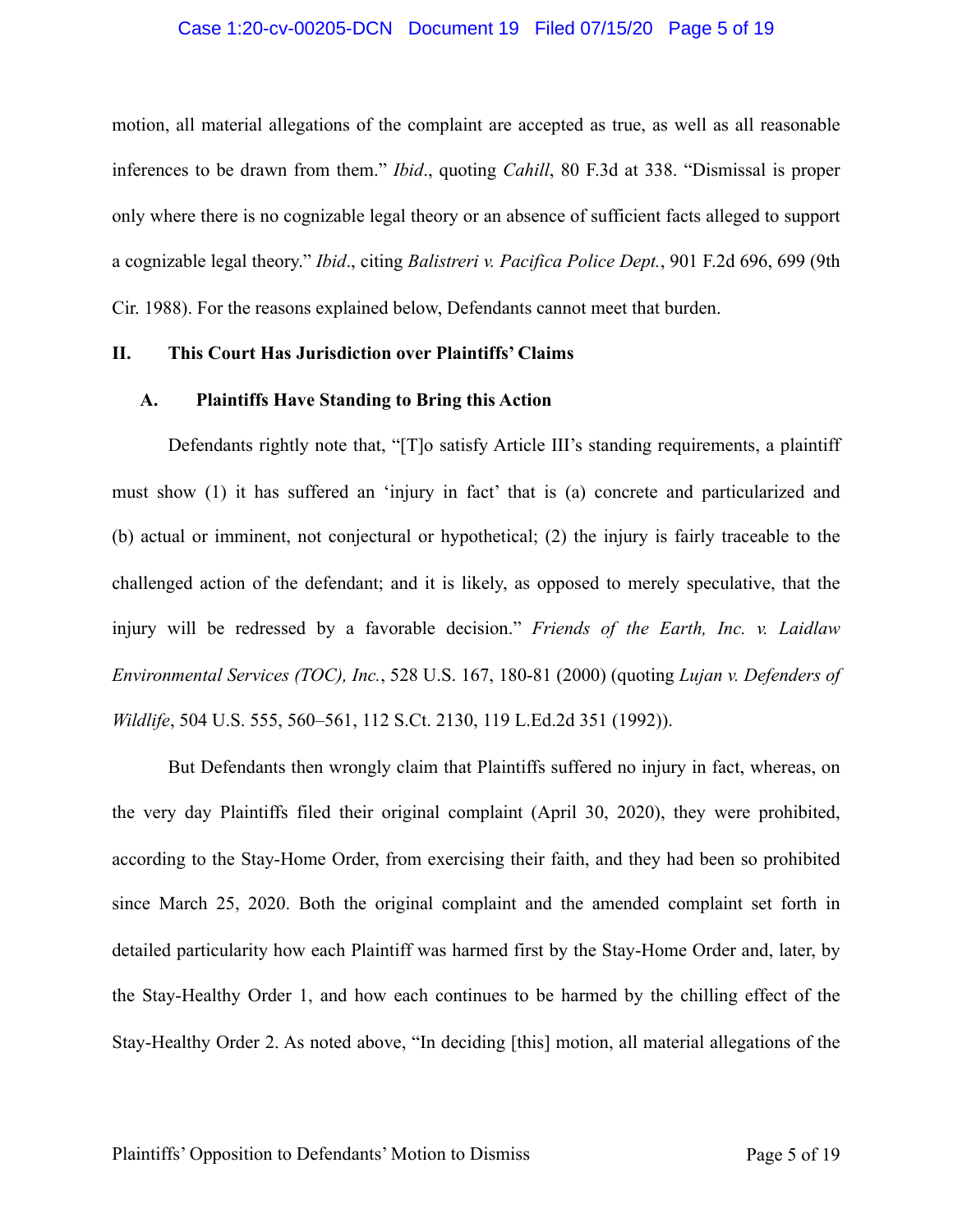#### Case 1:20-cv-00205-DCN Document 19 Filed 07/15/20 Page 6 of 19

complaint are accepted as true, as well as all reasonable inferences to be drawn from them." *Navarro* 250 F.3d at 732, quoting *Cahill*, 80 F.3d at 338.

 Standing requires simply that "a plaintiff must demonstrate a genuine threat that the allegedly unconstitutional law is about to be enforced against him." *Stoianoff v. State of Mont.*, 695 F.2d 1214, 1223 (9th Cir. 1983), quoting *Steffel v. Thompson*, 415 U.S. 452, 458–59 (1974). See also *O'Shea v. Littleton*, 414 U.S. 488, 493–99 (1974); *Brache v. County of Westchester*, 658 F.2d 47 (2d Cir. 1981), cert. denied 455 U.S. 1005 (1982). Plaintiffs demonstrated the requisite threat in the verified complaint and the attached declarations, including documenting actual interactions with local law enforcement.

 Defendants wrongly claim that Plaintiffs suffered no injury in fact. As a statement of law, Defendants' assertion is incorrect. As the 9th Circuit explained, "The Supreme Court has made clear that '[t]he loss of First Amendment freedoms, for even minimal periods of time, unquestionably constitutes irreparable injury' for purposes of the issuance of a preliminary injunction." *Elrod v. Burns*, 427 U.S. 347, 373 (1976); see also *S.O.C., Inc. v. County of Clark*, 152 F.3d 1136, 1148 (9th Cir. 1998) (holding that a civil liberties organization that had demonstrated probable success on the merits of its First Amendment overbreadth claim had thereby also demonstrated irreparable harm). Further, "Under the law of this circuit, a party seeking preliminary injunctive relief in a First Amendment context can establish irreparable injury sufficient to merit the grant of relief by demonstrating the existence of a colorable First Amendment claim." *Id*. (citing *San Diego Committee v. Governing Board*, 790 F.2d 1471 (9th Cir. 1986). Citing itself, the 9th Circuit later said: "To establish irreparable injury in the First Amendment context, [plaintiffs] need only 'demonstrat[e] the existence of a colorable First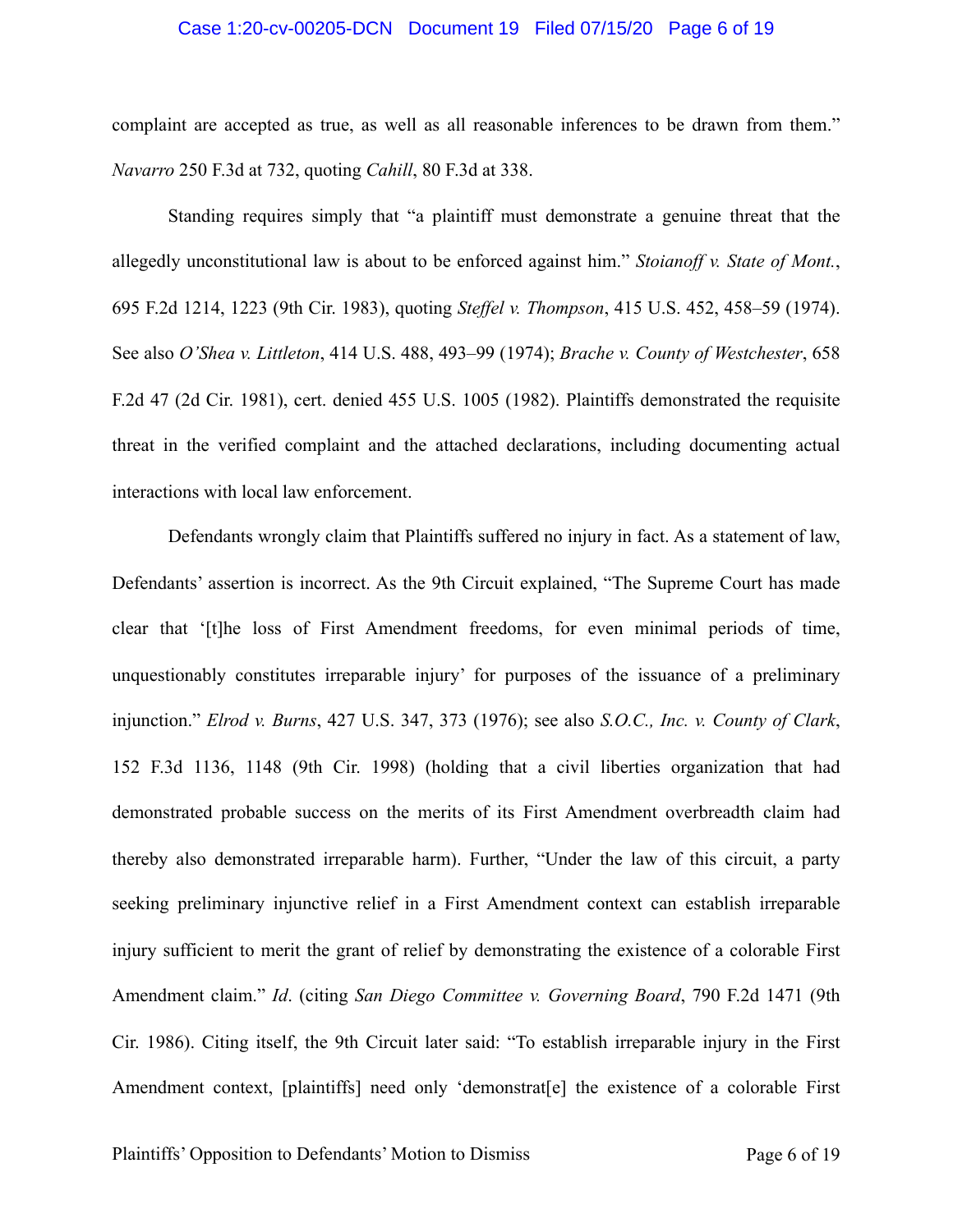#### Case 1:20-cv-00205-DCN Document 19 Filed 07/15/20 Page 7 of 19

Amendment claim.'" *Sammartano v. First Judicial Court*, 303 F.3d 959, 973 (9th Cir.2002) (quoting *Viacom Int'l, Inc. v. FCC*, 828 F.Supp. 741, 744 (N.D. Ca. 1993)).

 Plaintiffs have standing because: (1) they were prohibited from freely exercising their religion and only permitted to exercise according to government mandate; (2) they were informed by local law enforcement that the continued exercise of their constitutionally protected fundamental rights, according to their customary and ancient practice, was now deemed unlawful according to the challenged orders; (3) they were aware of other prosecutions under the same or similar orders both in Idaho and in other states; (4) the source of the prohibition is the challenged orders themselves, and (5) a declaration that said orders are unconstitutional will prevent enforcement and prevent the continuation of the current chilling effect in the future.

#### **B. The Case and Controversy Are Not Moot**

 It is well settled that, "A defendant's voluntary cessation of a challenged practice ordinarily does not deprive a federal court of its power to determine the legality of the practice." (*Friends of the Earth* at 169-170, quoting *City of Mesquite v. Aladdin's Castle, Inc.*, 455 U.S. 283, 289 (1982).) This is particularly the case when the voluntary cessation is temporary in nature. See, *e.g.*, *City of Los Angeles v. Lyons*, 461 U.S. 95, 101 (1983): "[T]he case is not moot, since the moratorium by its terms is not permanent." That is the situation here, as noted above: the text of the orders themselves, as well as the text of Defendants' own website, affirms that increased restrictions and reversion to prior restrictions are possible. And in point of fact a reversion to stricter restrictions of the past has happened in at least one county in Idaho, as noted above, even a county in which one of the Plaintiffs himself resides. The Defendants' "repeal of the objectionable language" in the orders at issue here, as in City of Mesquite, "would

Plaintiffs' Opposition to Defendants' Motion to Dismiss Page 7 of 19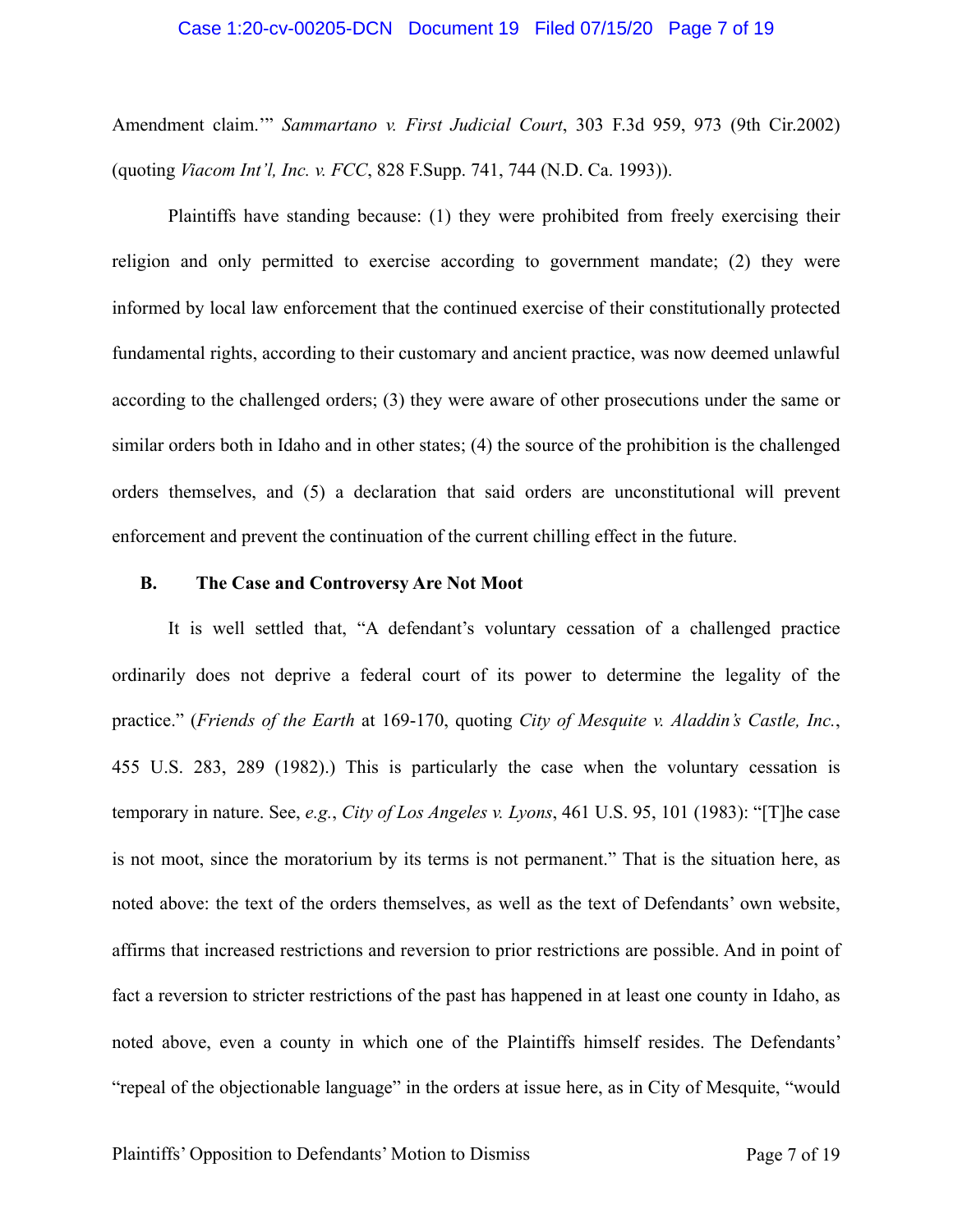#### Case 1:20-cv-00205-DCN Document 19 Filed 07/15/20 Page 8 of 19

not preclude [them] from reenacting the same provision[s] if the District Court's judgment were vacated." (*City of Mesquite*, 455 U.S. at 283.)

 Indeed, "the standard for determining whether a case has been mooted by the defendant's voluntary conduct is stringent: A case might become moot if subsequent events make it absolutely clear that the allegedly wrongful behavior could not reasonably be expected to recur." (*Friends of the Earth* at 170, quoting *United States v. Concentrated Phosphate Export Assn.*, 393 U.S. 199, 203 (1968). The burden lies with Defendants to prove this: "The heavy burden of persuading the court that the challenged conduct cannot reasonably be expected to recur lies with the party asserting mootness." *Ibid*. Defendants have failed to meet this heavy burden. In fact, they have openly admitted that they cannot do so.

 The orders at issue here, both in their original form (the Stay-Home Order and the Stay-Healthy Order 1) and the subsequent versions amended after Plaintiffs began settlement negotiations with Defendants (the Stay-Healthy Orders 2, 3, and 4), state on their face that at any time they can be "extended, rescinded, superseded, or amended" and/or government agencies "may enact more stringent public health orders than those set out in [the respective order]." (Complaint ¶33, page 6, citing the Stay-Healthy Order of May 16, 2020.)

 This Court may take judicial notice, and Plaintiffs respectfully ask the Court to do so, that even as Defendants were drafting their Motion to Dismiss, governmental jurisdictions around the nation, including Ada County, Idaho, where Plaintiff Martin resides, were *increasing* their restrictions. See Exhibit B, Central District Health Order and Exhibits C thru E, Florida, Texas and Nevada Orders/Directives. As Plaintiffs were finalizing this response, the Governor of California again prohibited indoor activities, including the exercise of religion. See Exhibit F,

Plaintiffs' Opposition to Defendants' Motion to Dismiss Page 8 of 19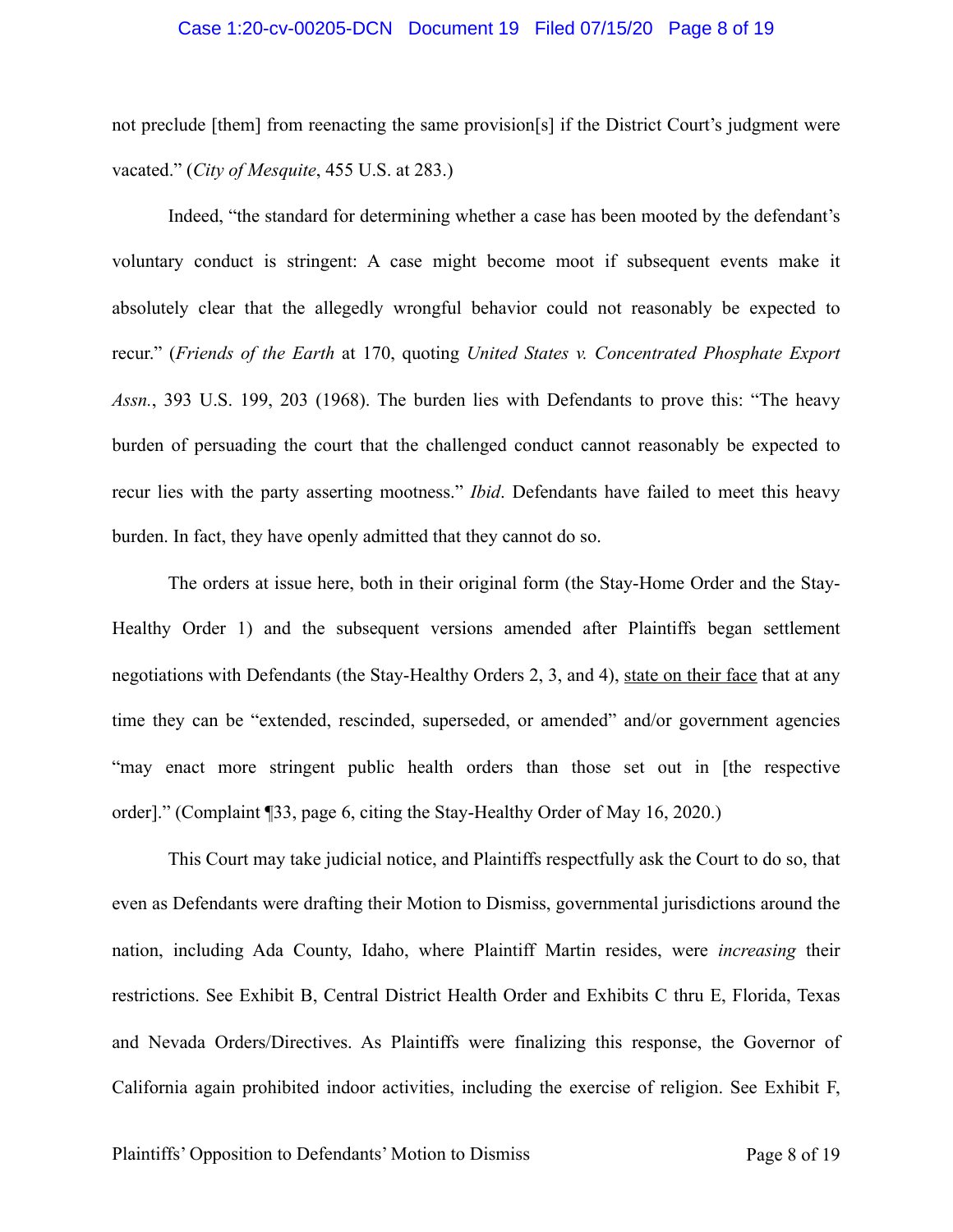#### Case 1:20-cv-00205-DCN Document 19 Filed 07/15/20 Page 9 of 19

(https://covid19.ca.gov/roadmap-counties, accessed on July 14, 2020). Contrast that to Defendants' utterly spurious claim that, "the trend in Idaho has been to reopen the state." (Dkt. 18-1, p. 14.) Since Defendants filed their motion, local jurisdictions across Idaho – including both Ada County and its seat Boise (where Plaintiff Martin resides) and Moscow (where Plaintiff Rench resides) – have imposed greater restrictions, including the requirement of wearing masks. See Exhibit G, Moscow Amended Emergency Order No.20-03 Face Coverings & 6 foot Social Distancing, and Exhibit H, Boise Emergency Order No. 20-10 Face Coverings Required. Indeed, in Defendants' own Memorandum in Support of Defendants' Motion to Dismiss, they admit that "COVID-19 spread is widely reported, and these reports show that spread has increased in Idaho as gatherings have been phased in–including a large spike related to a religious gathering in Idaho Falls." (Dkt. 18-1, p. 16.) Thus, Defendants themselves, even in their memorandum in support of their own motion to dismiss this lawsuit as moot, impliedly threaten that they might again close churches due to "a large spike related to religious gatherings," just as California's Governor Newsom did this week. *Ibid*.

 Indeed, according to the Harvard Global Health Institute, several states should already be under stay-home orders and in others – including Idaho – "stay-at-home orders...[are] advised." See Exhibit I, Forbes Article: Stay-At-Home Orders Necessary or Advised in 20 States, per Harvard's COVID -19 Tracking Site. The Harvard report came out shortly before California shut down again; will Idaho likewise follow the report's recommendation and again close churches? In no wise can it be said that it is, "absolutely clear that the allegedly wrongful behavior could not reasonably be expected to recur." (*Friends of the Earth* at 170, quoting *Concentrated Phosphate* at 203.)

Plaintiffs' Opposition to Defendants' Motion to Dismiss Page 9 of 19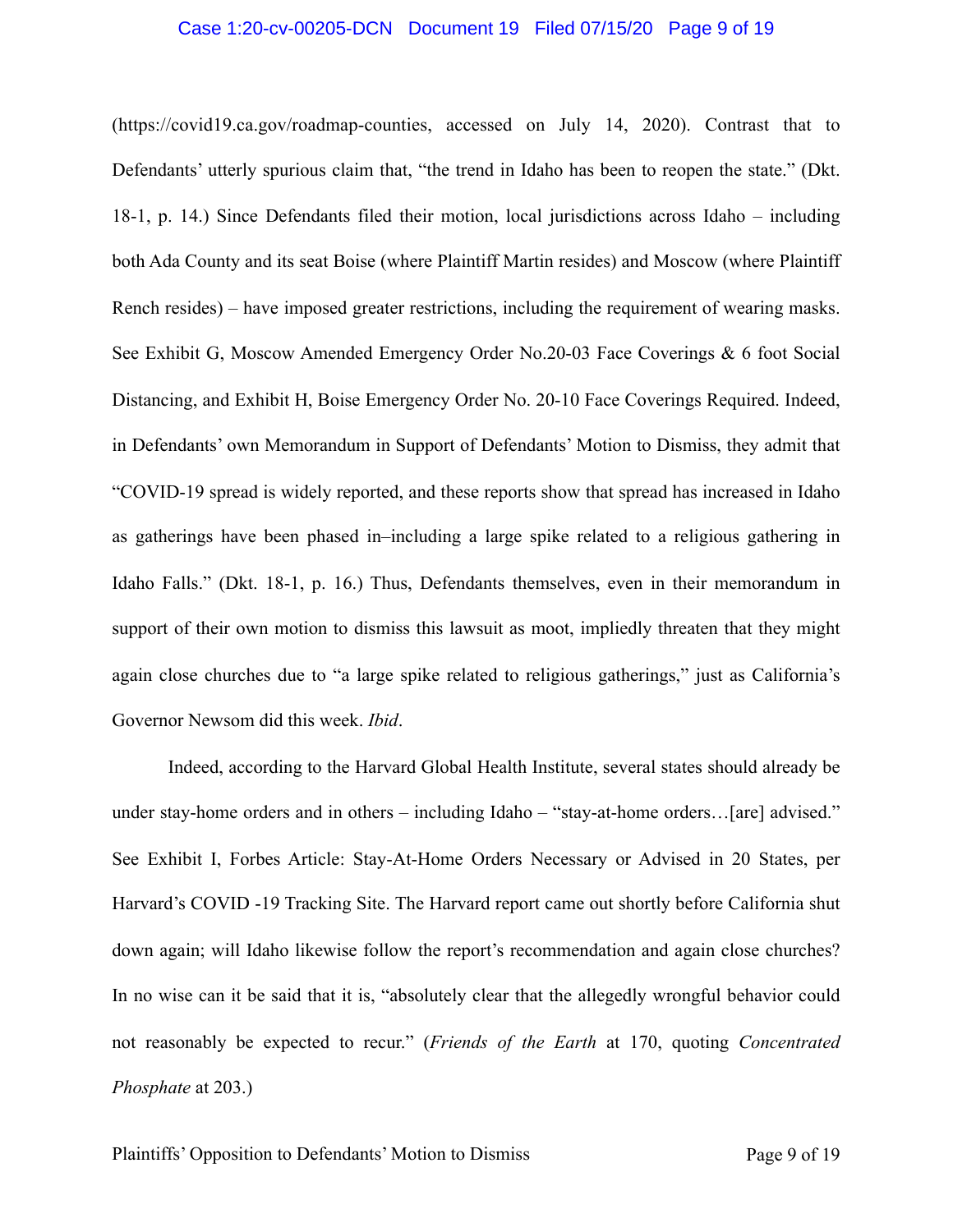#### Case 1:20-cv-00205-DCN Document 19 Filed 07/15/20 Page 10 of 19

 On the very day Plaintiffs filed their original complaint – April 30, 2020 – the Stay-Home Order was in effect and it was a violation of their constitutional rights. It had already been in effect since March 25, 2020. During settlement negotiations in early May, 2020, Defendants' Stay-Healthy Order 1 continued to violate Plaintiffs' fundamental rights. In the midst of settlement negotiations, Defendants amended their order to remove the alleged violations with the "Stay-Healthy Order 2"1, but retained both in their orders and on their website a notice that at any time, they could revert to their prior, or even a more restrictive, order.

 Again, Defendants have the "heavy burden of persuading the court that the challenged conduct cannot reasonably be expected to recur." *Ibid*. Defendants have failed to meet this burden and, because of the facts as they are, cannot meet this burden.

# **C. Eleventh Amendment Immunity Does Not Bar the Claim Brought under the Idaho Religious Freedom Restoration Act for Prospective Injunctive Relief**

 Defendants argue that the cause of action under the Idaho Religious Freedom Restoration Act cannot be heard in federal court (this court). As the Supreme Court explained, where causes of action under both state and federal law are brought in the same complaint in a federal court, and where the federal court has jurisdiction over the federal-law claims, the court may take jurisdiction over the state-law claims as well. More specifically:

Plaintiffs' Opposition to Defendants' Motion to Dismiss Page 10 of 19

<sup>1</sup> At the same time, Defendants also changed the historical record of the guidelines promulgated for the Stay-Healthy Order 1 ("Stage 1") from "Places of worship **can open if they adhere** to strict physical distancing, sanitation protocol, and any CDC guidance" to "Places of worship **can open and should adhere** to physical distancing, sanitation protocol, and State and CDC guidance". See Dkt. 8 p. 7 ¶ 41 and Dkt. 8-20 (emphasis added). Thus, while the Stay-Healthy Order 1 was in effect, churches were *required* to follow certain protocols in order to open, but when Defendants promulgated the Stay-Healthy Order 2, they changed the historical record of the guidelines to make it appear as if, during the Stay-Healthy Order 1, such protocols were only *recommended* ("should") and churches were permitted to open *even if they did not follow them*.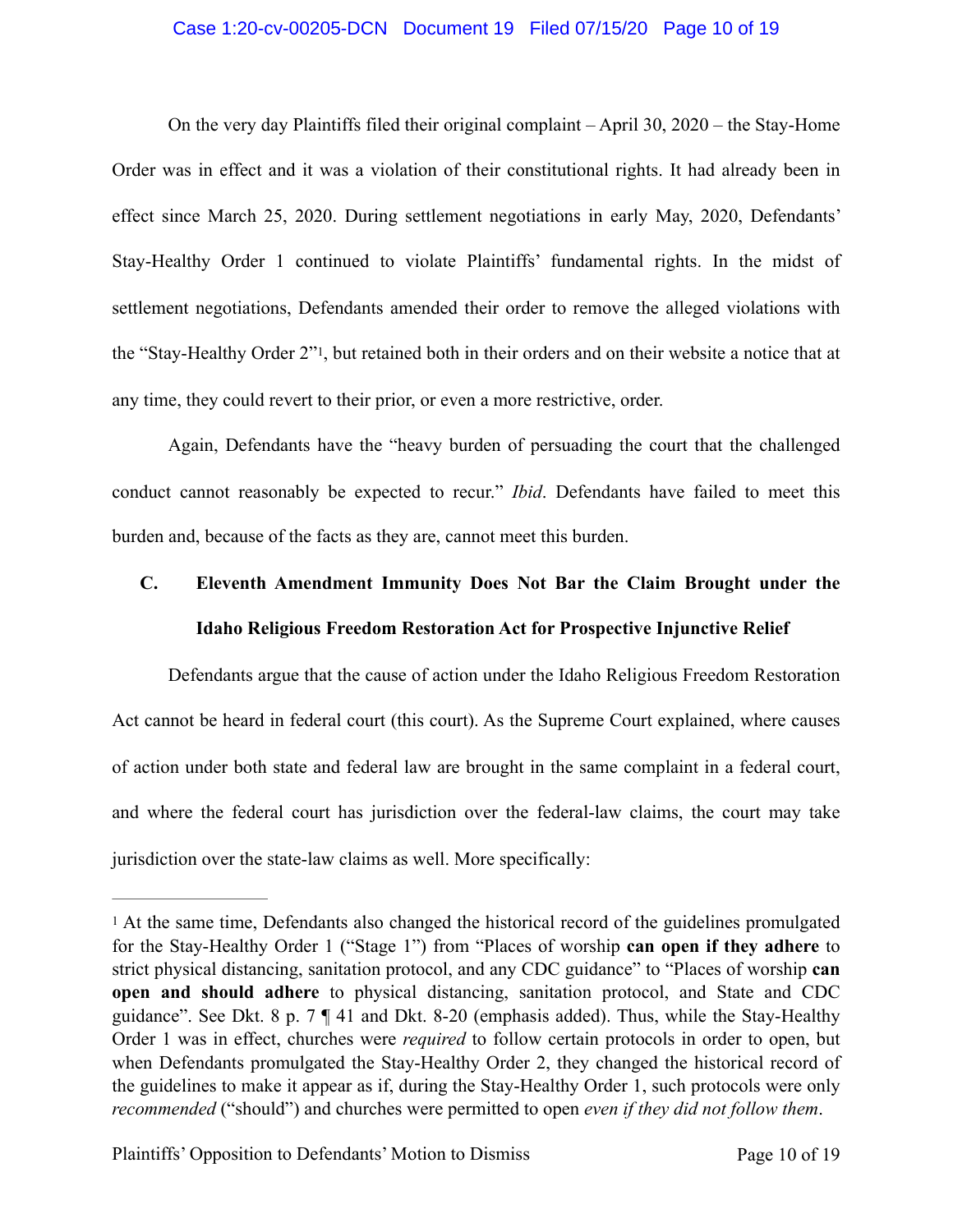Pendent jurisdiction, in the sense of judicial power, exists whenever there is a claim 'arising under (the) Constitution, the Laws of the United States, and Treaties made, or which shall be made, under their Authority \* \* \*,' U.S.Const., Art. III, s 2, and the relationship between that claim and the state claim permits the conclusion that the entire action before the court comprises but one constitutional 'case.' The federal claim must have substance sufficient to confer subject matter jurisdiction on the court. *Levering & Garrigues Co. v. Morrin*, 289 U.S. 103, 53 S.Ct. 549, 77 L.Ed. 1062. The state and federal claims must derive from a common nucleus of operative fact. But if, considered without regard to their federal or state character, a plaintiff's claims are such that he would ordinarily be expected to try them all in one judicial proceeding, then, assuming substantiality of the federal issues, there is power in federal courts to hear the whole.

*United Mine Workers of America v. Gibbs*, 383 U.S. 715, 725 (1966) (held: the district court did

not err in not dismissing the state-law claim). The Supreme Court affirmed this jurisdictional law

in *Carnegie-Mellon University v. Cohill*, 484 U.S. 343 (1988) where it said:

The [*Gibbs*] Court stated that a federal court has jurisdiction over an entire action, including state-law claims, whenever the federal-law claims and state-law claims in the case "derive from a common nucleus of operative fact" and are "such that [a plaintiff] would ordinarily be expected to try them all in one judicial proceeding." 383 U.S., at 725, 86 S.Ct., at 1138. The Court intended this standard not only to clarify, but also to broaden, the scope of federal pendent jurisdiction. See *ibid*. (stating that the prior approach, at least as applied by lower courts, was "unnecessarily grudging"). According to *Gibbs*, "considerations of judicial economy, convenience and fairness to litigants" support a wide-ranging power in the federal courts to decide state-law claims in cases that also present federal questions. *Id*., at 726, 86 S.Ct., at 1139.

*Carnegie-Mellon* at 349. (Held: federal district court had discretion to remand to state court a

removed case involving pendent claims.) Two years after that holding, Congress codified the

Court's rule into law as *28 U.S.C.A. § 1367(a)*. That statute reads:

Except as provided in subsections (b) and (c) or as expressly provided otherwise by Federal statute, in any civil action of which the district courts have original jurisdiction, the district courts shall have supplemental jurisdiction over all other claims that are so related to claims in the action within such original jurisdiction that they form part of the same case or controversy under Article III of the United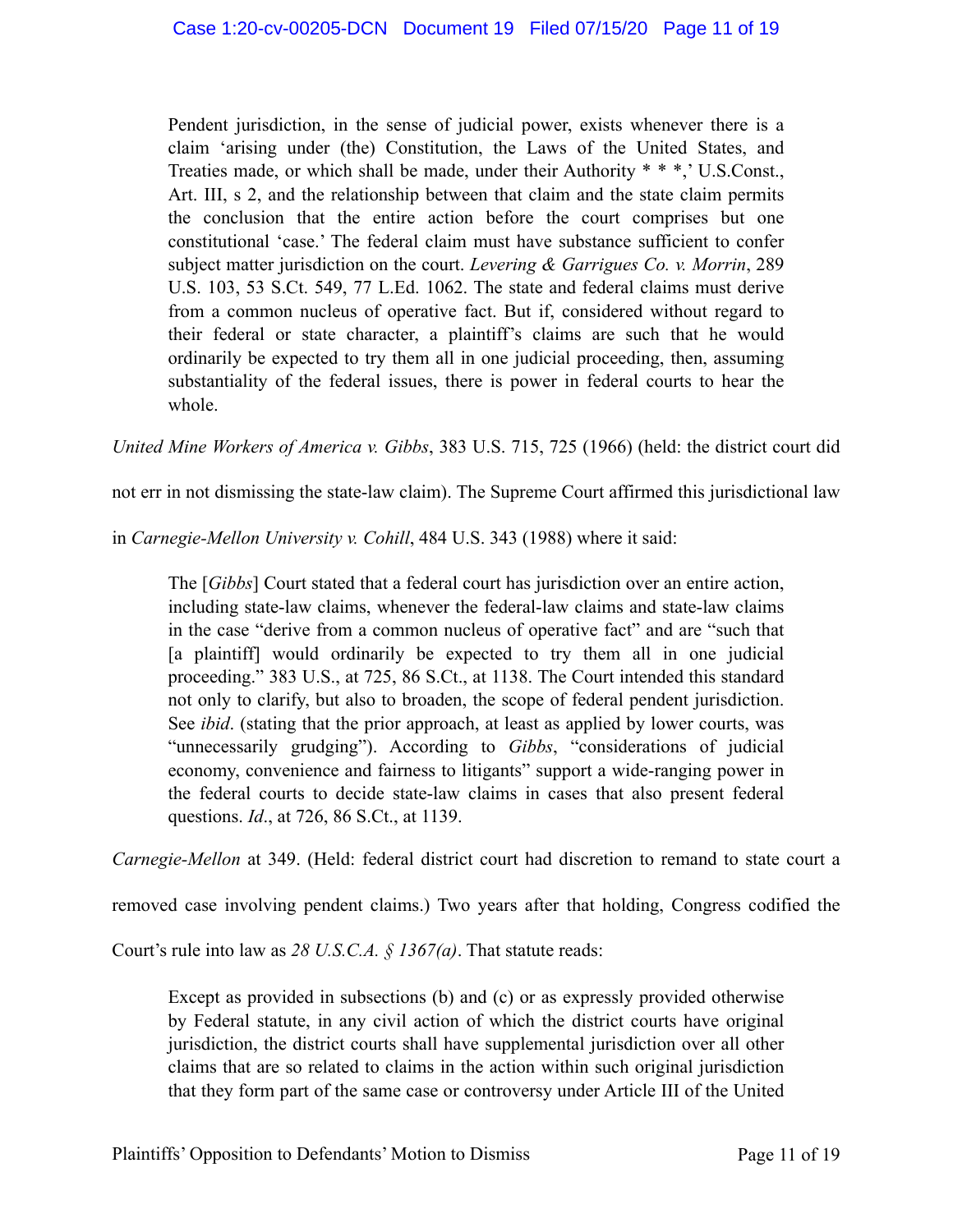States Constitution. Such supplemental jurisdiction shall include claims that involve the joinder or intervention of additional parties.

The exceptions in (b) and (c) do not apply to this action; thus, jurisdiction over the state-law causes of action is proper both under statute and the pre-statute case law of the Supreme Court. See *Arbaugh v. Y&H Corp.*, 546 U.S. 500 (2006), where the Supreme Court explicitly recognized this statutory jurisdiction:

We note, too, that, under *28 U.S.C. § 1367*, federal courts may exercise "supplemental" jurisdiction over state-law claims linked to a claim based on federal law. Plaintiffs suing under Title VII may avail themselves of the opportunity *§ 1367* provides to pursue complete relief in a federal-court lawsuit. Arbaugh did so in the instant case by adding to her federal complaint pendent claims arising under state law that would not independently qualify for federalcourt adjudication.

*Arbaugh* at 506. (Held: district court had jurisdiction).

 Here, too, the state law claim is "so related to claims in the action within such original jurisdiction that they form part of the same case or controversy under Article III of the United States Constitution." *28 U.S.C.A. § 1367(a)* This Court has jurisdiction over Idaho state law claims.

 Defendants cite the 7th Circuit case of *Elim Romanian Pentecostal Church v. Pritzker*, 2020 WL 3249062 (7th Cir. June 16, 2020), for that court's holding that, "a federal court cannot issue relief against a state under state law." *Id*. at \*4. Respectfully, that conclusion misses the point raised by Plaintiffs, which is that the Idaho state Act and the U.S. Constitution are so similar that any analysis and holding under the U.S. Constitution will mirror the analysis and holding under the other. This is not a situation where plaintiffs are seeking to bring a random suit in an improper court, but rather, this is a situation where the federal and state laws are so similar that to not bring the action would be improper. See, *e.g.*, *Agua Caliente v Hardin*, 223 F.3d 1041

Plaintiffs' Opposition to Defendants' Motion to Dismiss Page 12 of 19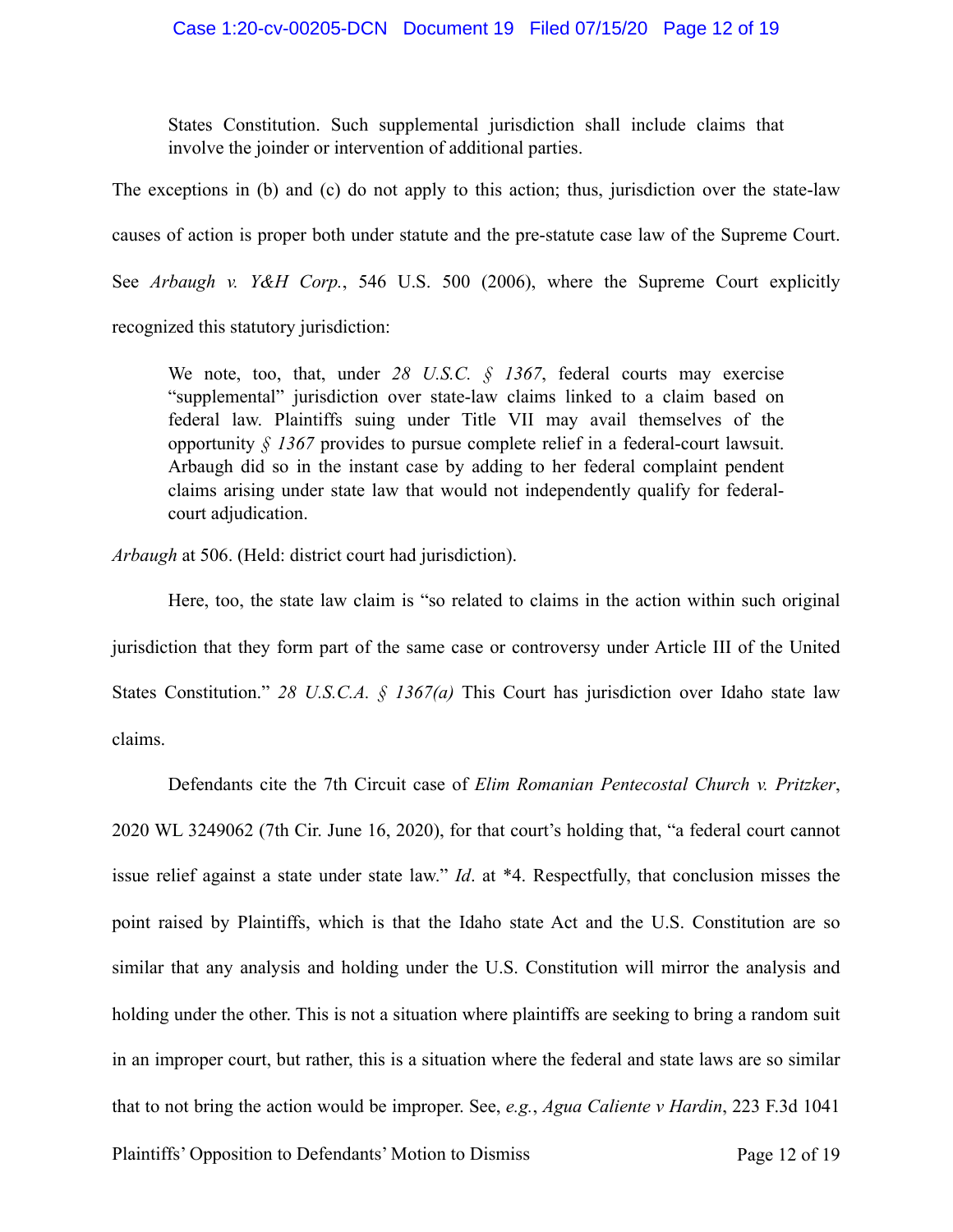#### Case 1:20-cv-00205-DCN Document 19 Filed 07/15/20 Page 13 of 19

(9th 2000) (Indian tribe could bring suit against state in federal court), where the 9th Circuit noted that, "the Eleventh Amendment does not prevent federal courts from granting prospective injunctive relief to prevent a continuing violation of federal law" and "a careful balancing is required when determining whether the *Young* exception applies in a given case" and a "case-bycase approach to the *Young* doctrine has been evident from the start." *Id*. at 1046 (internal quotations omitted).

 Plaintiffs believe that the instant case can be distinguished from *Pennhurst State School & Hosp. v. Halderman*, 465 U.S. 89 (1984), holding that the Eleventh Amendment prohibited federal district court from ordering state officials to conform their conduct to state law, because in this case, the "need to reconcile competing interests [between state and federal jurisdiction] is [*not*] wholly absent," because the particular laws at issue are so similar. *Id*. at 106. A violation of the Idaho Act would almost certainly be a violation of the First Amendment, and vice versa. Therefore, this court exercising jurisdiction does not "conflict[] directly with the principles of federalism that underly the Eleventh Amendment." *Ibid*. This again because the state law claim is "so related to claims in the action within such original jurisdiction that they form part of the same case or controversy under Article III of the United States Constitution." *28 U.S.C.A. § 1367(a)*

# **III. A Motion to Dismiss under Rule 12(b)(1) and 12(b)(6) Is Not the Proper Place to Argue the Case on the Merits**

 Defendants spend much time arguing the merits of the case – that the restrictions in the challenged orders were necessary and did not violate Plaintiffs' constitutional rights – as if they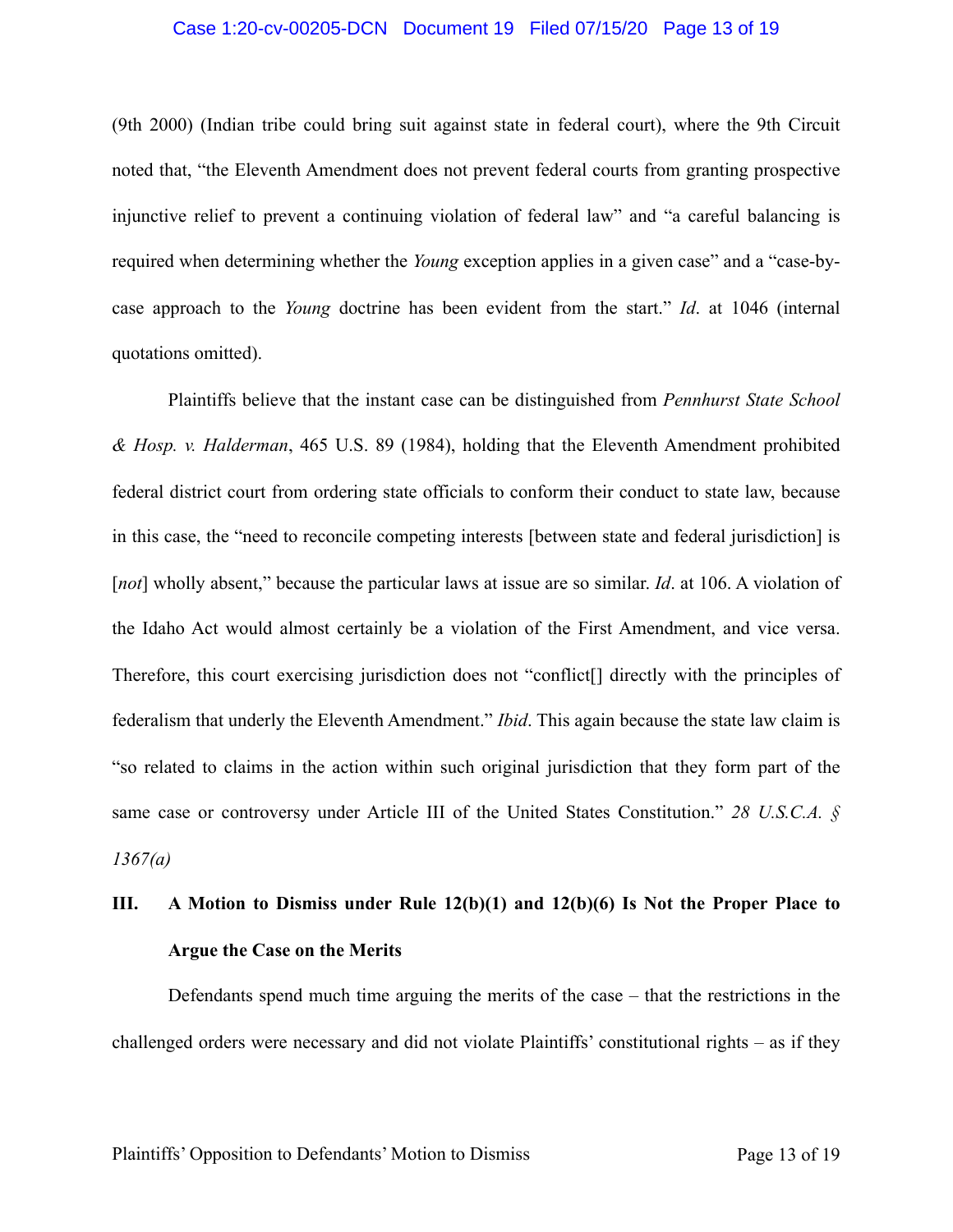#### Case 1:20-cv-00205-DCN Document 19 Filed 07/15/20 Page 14 of 19

were filing a motion for summary judgment under Rule 56<sup>2</sup>. Under Rule 12(b), a court is not weighing the evidence or checking for disputes of material fact or otherwise digging into the merits of either party's argument. And, obviously, were that to be done, a motion for summary judgment would have to be denied, as evidenced by the uneven decisions in other jurisdictions:

Before Plaintiffs filed their original complaint the following opinions were published:

- 1. Open letter to Governor Little from Bonner County Sheriff dated April 2, 2020, opining that the orders challenged in this case are unconstitutional. See Exhibit J.
- 2. *On Fire Christian Center, Inc. v. Fischer,* 2020 WL 1820249, (W.D. Ky. April 11, 2020), TRO for Christian Center granted.
- 3. Attorney General William Barr's statement on Religious Practice and Social Distancing and United States' Statement of Interest in Support of Plaintiffs Temple Baptist Church, April 15, 2020. See Exhibit K.
- 4. *First Baptist Church v. Kelly*, 2020 WL 1910021 (D. Kan. April 18, 2020), TRO for church granted.

After the original complaint the following opinions were published:

- 1. *Maryvale Baptist Church, Inc. v. Beshear*, 957 F.3d 610 (6th Cir. 2020), Denial of TRO reversed in part in favor of Church, May 2, 2020.
- 2. *Tabernacle Baptist v. Beshear*, 2020 WL 2305307 ( E.D. Ky. May 8, 2020), TRO granted in favor of Tabernacle.

<sup>2</sup> Plaintiffs note that the legal analysis for Rule 56 is quite different from that for Rule 12(b) and therefore respectfully reserve the right to respond to a Rule 56 motion should the Court decide to convert the instant Rule 12(b) motion to a motion under Rule 56.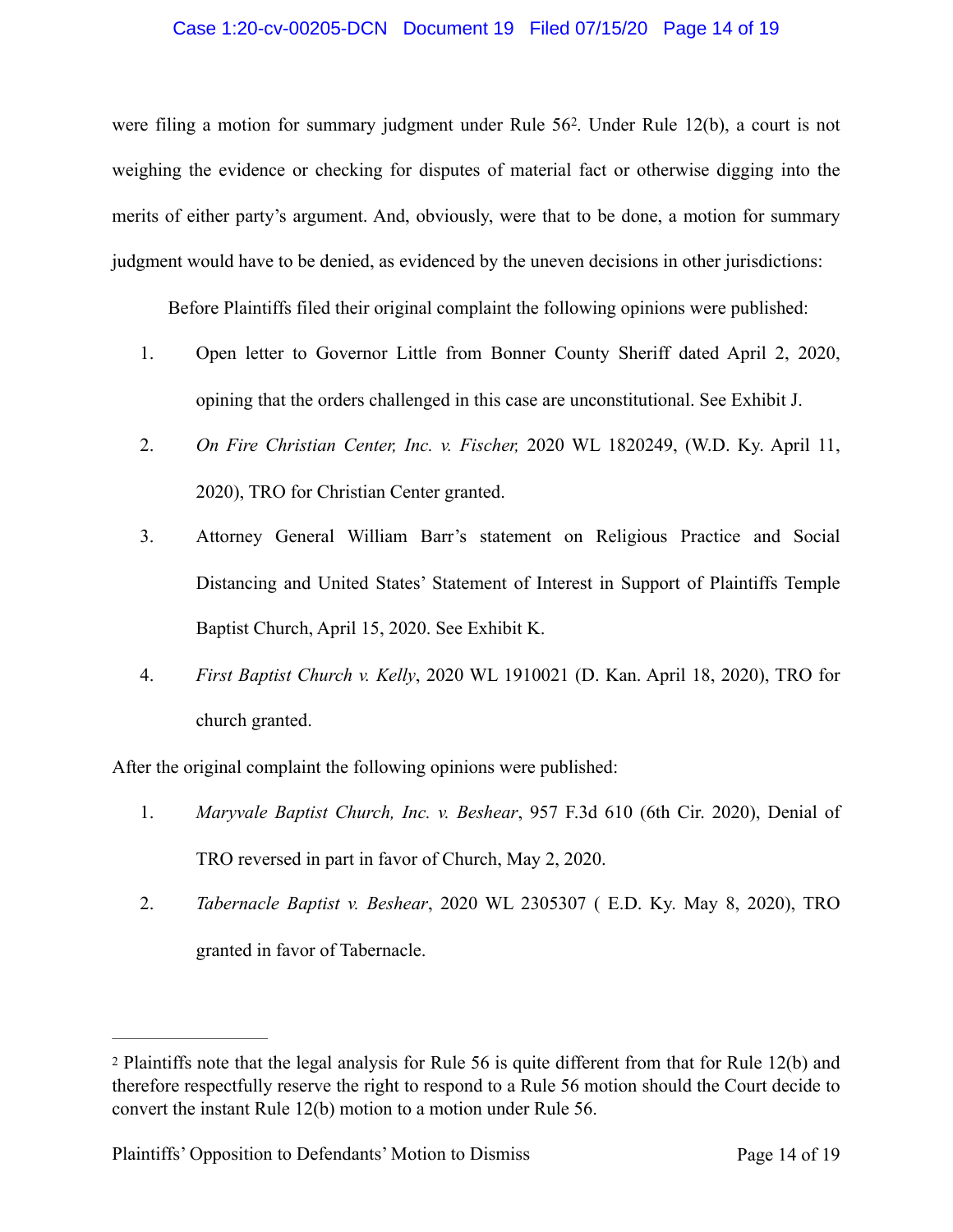- 3. *Roberts v. Neace*, 958 F.3d 409 (6th Cir. 2020), Reversal of denial of TRO for church, May 9, 2020.
- 4. *Berean Baptist Church v. Cooper*, 2020 WL 2514313 (E.D. N.C. May 16, 2020), Church granted TRO.
- 5. U.S. DOJ Civil Rights Division open letter to California Governor Newsom dated May 19, 2020 ("Simply put, there is no pandemic exception to the U.S. Constitution and its Bill of Rights."). See Exhibit L.
- 6. *First Pentecostal Church v. City of Holly Springs*, 959 F.3d 669 (5th Cir. 2020), Church granted TRO, May 22, 2020.
- 7. But also on May 22, the 9th Circuit ruled the other way on a TRO. In *South Bay United Pentecostal Church v. Newsom*, 959 F.3d 938 (9th Cir. 2020), the 9th Circuit denied a church a TRO. Note, however, that the opinion of the 2-judge majority is three pages long. The first page is taken up by the caption and a statement that it is an appeal of a TRO denial. The second page is a boilerplate statement of jurisdiction and the test for evaluating an appeal of a TRO. On the third page, the majority affirms the denial with a mere four-sentence explanation plus a few case citations. That is the entire extent of the analysis performed by the 2-judge majority. One could say that is a conclusory statement unsupported by legal analysis. (Note, also, that the denial is of a TRO, a more stringent test than under a full trial on the merits.) In contrast, the dissenting judge spent 17 pages walking through the law and facts, performing a thorough legal analysis, and after 17 pages of analysis he concluded that a TRO was warranted. *Id*. In a 5:3 split the Supreme Court affirmed the Ninth Circuit on May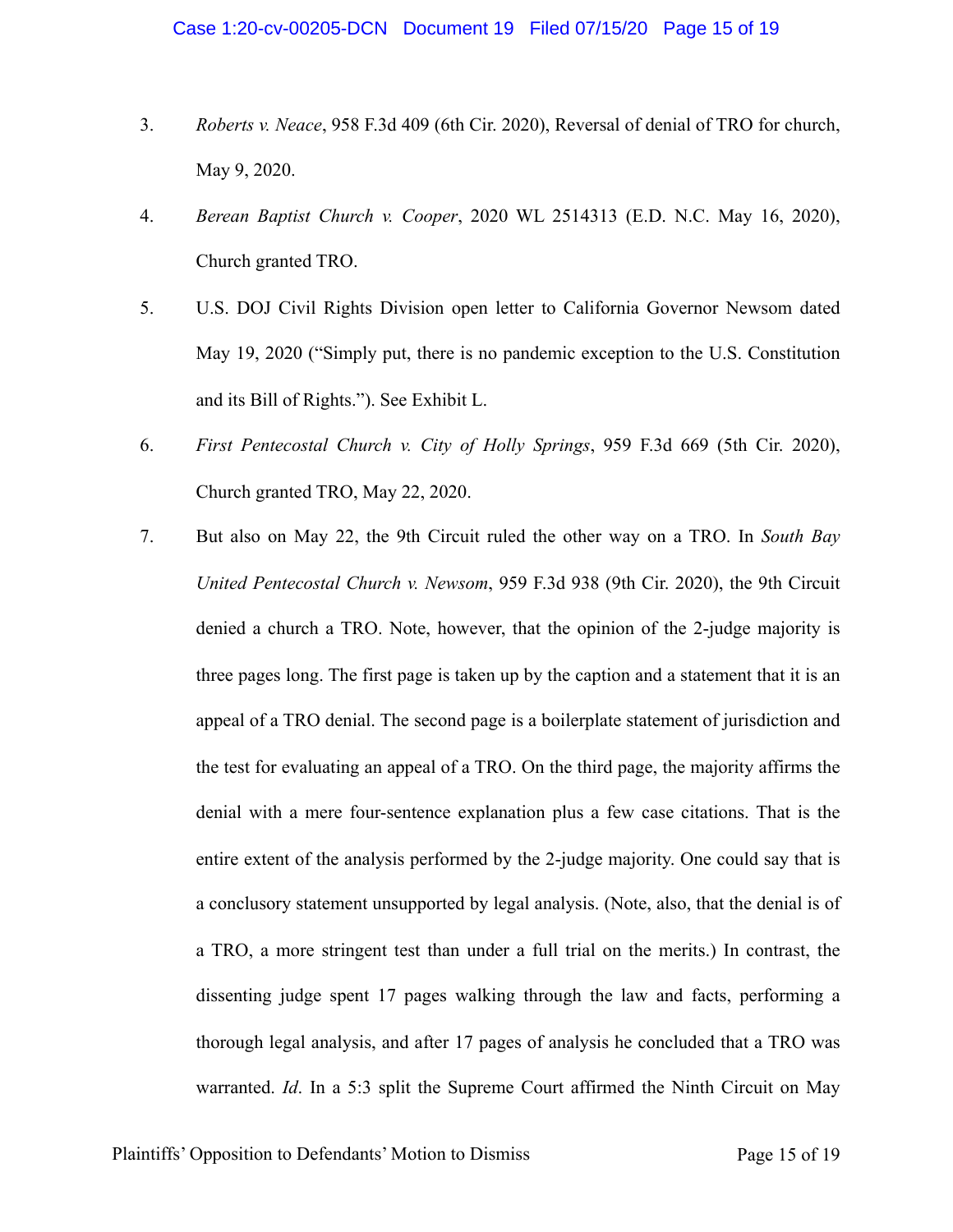#### Case 1:20-cv-00205-DCN Document 19 Filed 07/15/20 Page 16 of 19

29th, 2020, but there again the dissent's analysis is deeper than the majority's analysis. *South Bay United Pentecostal Church v. Newsom*, 140 S.Ct. 1613 (2020).

8. Open letter to the people of Carroll County, Iowa, by the Sheriff, dated June 5, 2020, stating that his office will not enforce the order to close churches. See Exhibit M.

 The point being, even if this Court were to treat Defendants' motion as a motion for summary judgment, the motion would have to be denied, because the numerous favorable court decisions and "open letter" opinions of sheriffs, Attorneys General, and U.S. Attorneys agreeing with Plaintiffs evidences at a bare minimum that there are disputes of material fact that can only be resolved in a trial. Moreover, the overwhelming majority of winning cases suggests that Plaintiffs will prevail on the merits. As Assistant U.S. Attorney General, Civil Rights Division, Eric S. Dreiband put it, "There is no pandemic exception, however, to the fundamental liberties the Constitution safeguards. Indeed, 'individual rights secured by the Constitution do not disappear during a public health crisis.'" (Exhibit K, Quoting In re Abbott, --- F.3d ---, 2020 WL 1685929, at \*6 (5th Cir. Apr. 7, 2020).) If there is, then our Constitutional Republic of united states is already lost.

/ / / / / / /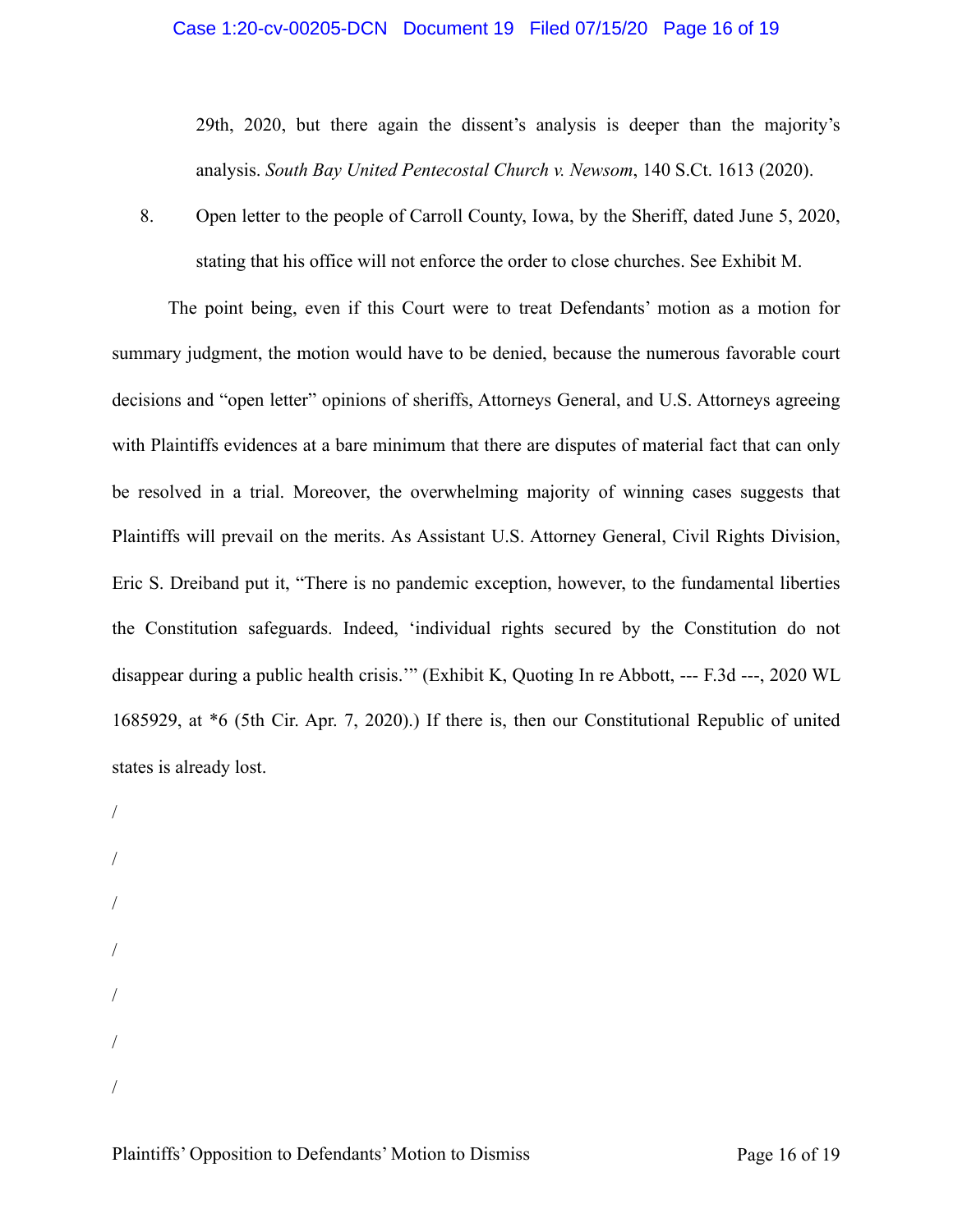## **CONCLUSION**

 For the reasons stated herein, Plaintiffs request that the Court deny Defendants' Motion to Dismiss Plaintiffs' Amended Complaint.

Dated: July 15, 2020

Respectfully Submitted,

/s/ D. Colton Boyles

D. COLTON BOYLES, ISB# 10282

BOYLES LAW, PLLC 101 N. 4th Avenue Suite 106 Sandpoint, Idaho 83864 Phone: (208) 946-4957 Fax: (208) 946-4947 Colton@CBoylesLaw.com

 /s/ Nathaniel K. MacPherson Nathaniel K. MacPherson Admitted Pro Hac Vice

 /s/ Bradley Scott MacPherson Bradley Scott MacPherson Admitted Pro Hac Vice

The MacPherson Group, LLC 24654 North Lake Pleasant Parkway Suite 103-551 Peoria, AZ 85383-1359 Phone: (623) 209 - 2003 nathan@beatirs.com scott@beatirs.com

Attorneys for Plaintiffs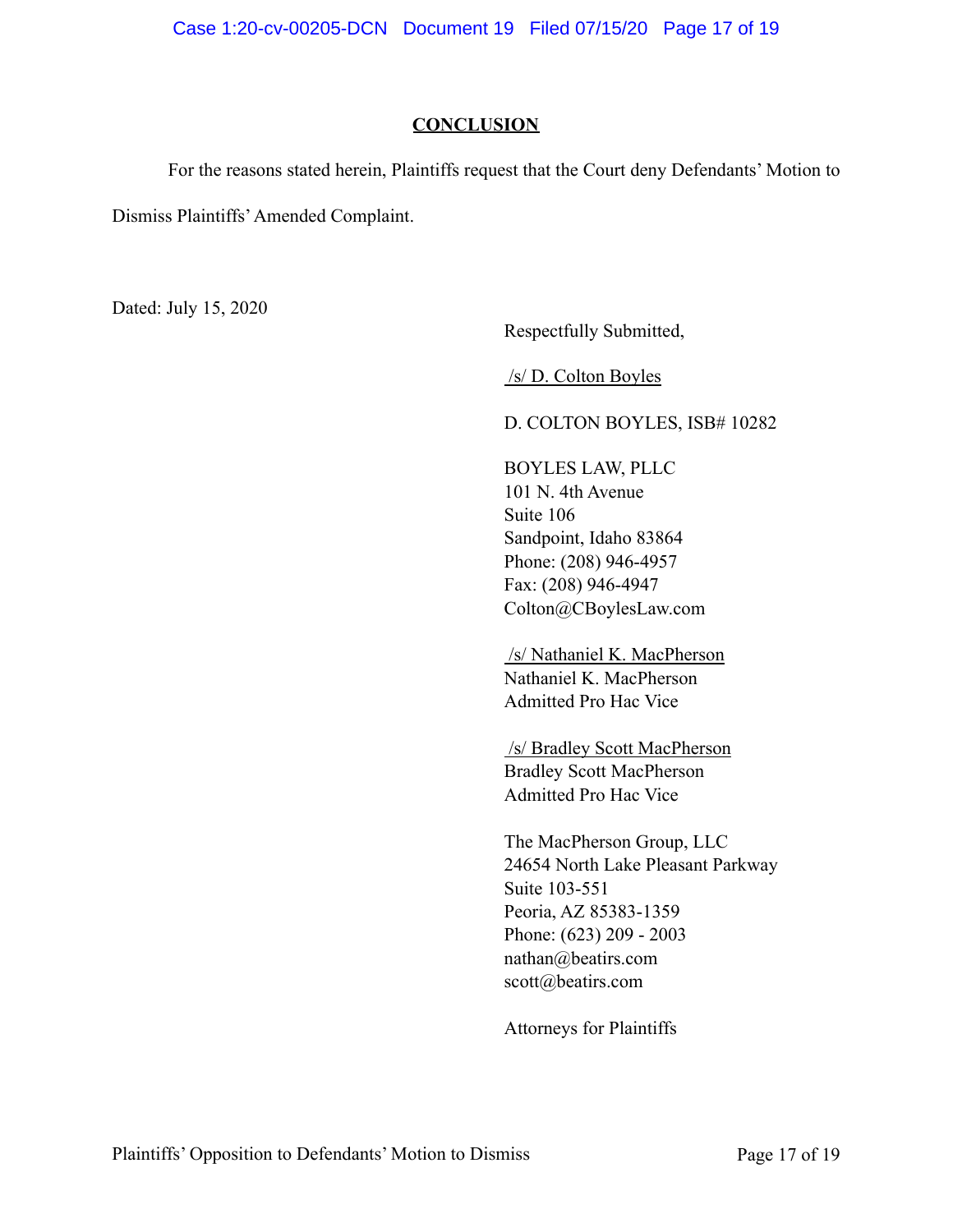# **EXHIBIT LIST**

| Exhibit     | <u>Item</u>                                                                                                                                                                                          |
|-------------|------------------------------------------------------------------------------------------------------------------------------------------------------------------------------------------------------|
| A           | Idaho Rebounds Stage 4 - State of Idaho Stay Healthy Guidelines.                                                                                                                                     |
| B           | Central District Health Order.                                                                                                                                                                       |
| $C - E$     | Florida, Texas and Nevada Orders/Directives.                                                                                                                                                         |
| $\Gamma$    | https://covid19.ca.gov/roadmap-counties, accessed on July 14, 2020.                                                                                                                                  |
| G           | Moscow Amended Emergency Order No.20-03 Face Coverings & 6 foot Social<br>Distancing.                                                                                                                |
| H           | Boise Emergency Order No. 20-10 Face Coverings Required.                                                                                                                                             |
| $\mathbf I$ | Forbes Article: Stay-At-Home Orders Necessary or Advised in 20 States, per<br>Harvard's COVID -19 Tracking Site.                                                                                     |
| J           | Open letter to Governor Little from Bonner County Sheriff dated April 2, 2020.                                                                                                                       |
| K           | Attorney General William Barr's statement on Religious Practice and Social<br>Distancing and United States' Statement of Interest in Support of Plaintiffs<br>Temple Baptist Church, April 15, 2020. |
| L           | U.S. DOJ Civil Rights Division open letter to California Governor Newsom dated<br>May 19, 2020.                                                                                                      |
| M           | Open letter to the people of Carroll County, Iowa, by the Sheriff, dated June 5,<br>2020.                                                                                                            |
|             |                                                                                                                                                                                                      |
|             |                                                                                                                                                                                                      |
|             |                                                                                                                                                                                                      |
|             |                                                                                                                                                                                                      |
|             |                                                                                                                                                                                                      |